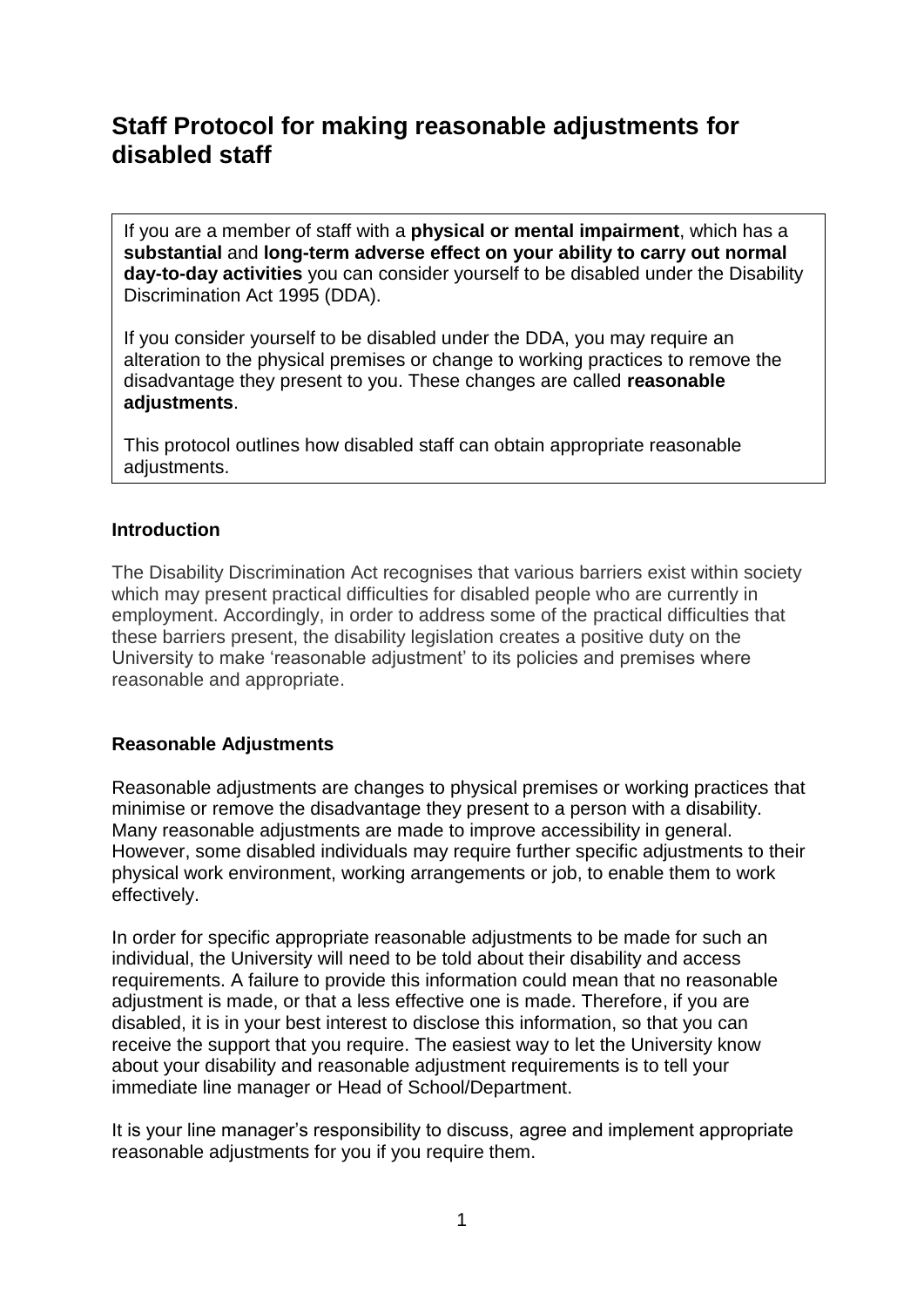#### **Advice about reasonable adjustments**

There are a number of people you can contact to get advice about appropriate reasonable adjustments. These include the occupational health staff, the Section Leader for Equality, Diversity and Inclusion (EDI), your line manager and/or your Head of School/Department

# **The 3-step Protocol**

1



### **Step 1: Meet with your line manager to discuss reasonable adjustments**

Ideally, you should meet with your line manager in a confidential setting to request a reasonable adjustment. Alternatively, you could meet with your Head of School or Department. If you haven't already told your line manager (or Head of School/Department) that you are disabled, you should do so at this meeting. You do not need to go in to great detail about your disability, but your line manager (or Head of School/Department) will need to know **how your disability affects you at work**.

In addition, you should **complete a Disability Disclosure Form** (Appendix A) so that reasonable adjustments can be made. Your line manager (or Head of School / Department) will forward the Disclosure Form to the Section Leader for EDI so that they can amend your Equal Opportunities Record. Equal Opportunities information is used for monitoring and planning purposes. The information you provide will be treated as confidential<sup>1</sup>, and, if necessary, will only be passed on to other relevant staff with your consent. Further information about disability disclosure is available at: ulster.ac.uk/peopleandculture/employee-benefits/equality-diversity/equality-policiesand-guidance

 $1$  The rules of confidentiality will always apply. All staff disability information will be treated as 'sensitive information' in line with all data protection legislation.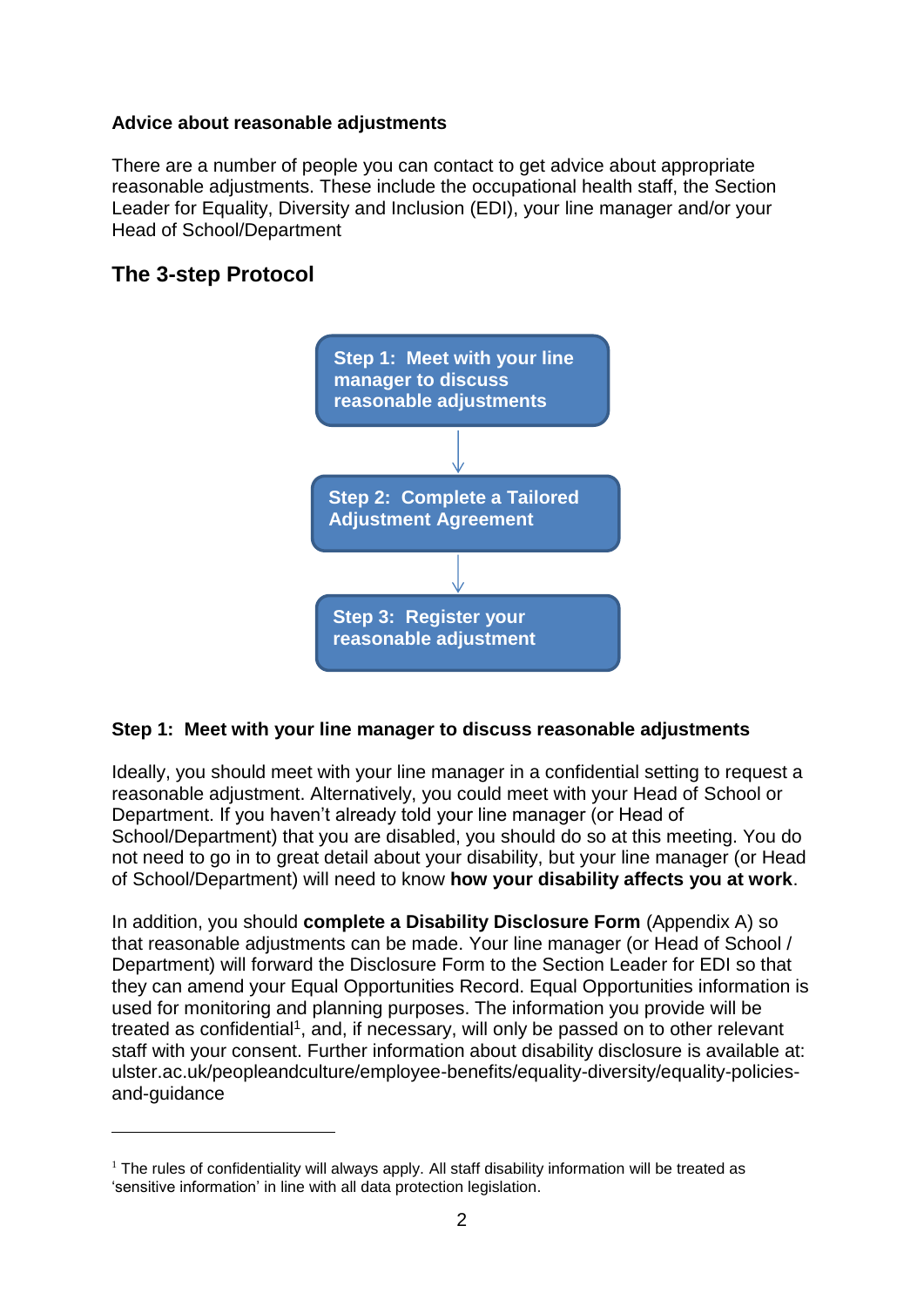At the meeting you should be prepared to discuss the following with your line manager (or Head of School/Department:

- how your disability affects you at work;
- any disadvantage you experience in the workplace as a result of your disability;
- possible adjustments which might remove or mitigate this disadvantage;
- any advice you have received regarding possible appropriate adjustments (for example, from an occupational health advisor or from your G.P or specialist); and
- how effective the adjustment is likely to be in addressing the disadvantage.

In order for your line manager (or Head of School/Department) to decide whether the adjustment you are requesting is reasonable, they will need to take into consideration the following factors:

- how practical/feasible it would be to make the adjustment (for example, how long it would take to implement the adjustment, whether additional training will be needed for you or anyone else, whether it would impact on the fundamental nature of your job). Remember, if you do not wish anyone else to know that you are disabled, it might not be practical or possible to make the adjustment you are requesting;
- the financial cost and/or other costs, if any, of making the adjustment and the resources available (i.e. are they reasonable, is financial or other assistance available to help make the adjustment, for example from Access to Work);
- any disruption likely to be caused by making the adjustment;
- any effect the adjustment might have on other employees;
- any adjustments already made or required by other members of your team;
- any health and safety risks to you or other members of your team as a result of making the adjustment; and
- possible alternative appropriate adjustments.

1

Your line manager (or Head of Department/School) may need to seek additional advice (for example from Occupational Health, the Section Leader for EDI, or an external professional organisation such as the Department for Communities which administers the Access to Work Programme<sup>2</sup>) to ensure that the adjustment you have requested is both reasonable and appropriate, but in doing so will only disclose information about you with your consent. If you have complex requirements, you might be invited to discuss possible reasonable adjustments and/or consult with the University's Occupational Health Services or an external professional organisation (such as the Department for Communities). It might take more than one meeting to determine what reasonable adjustment would be appropriate and reasonable for you.

 $2$  The Department for Community's Access to Work (NI) Programme aims to assist people with disabilities who are in paid employment, or with a job to start, by providing practical support and helping meet additional costs associated with overcoming work related obstacles resulting from disability.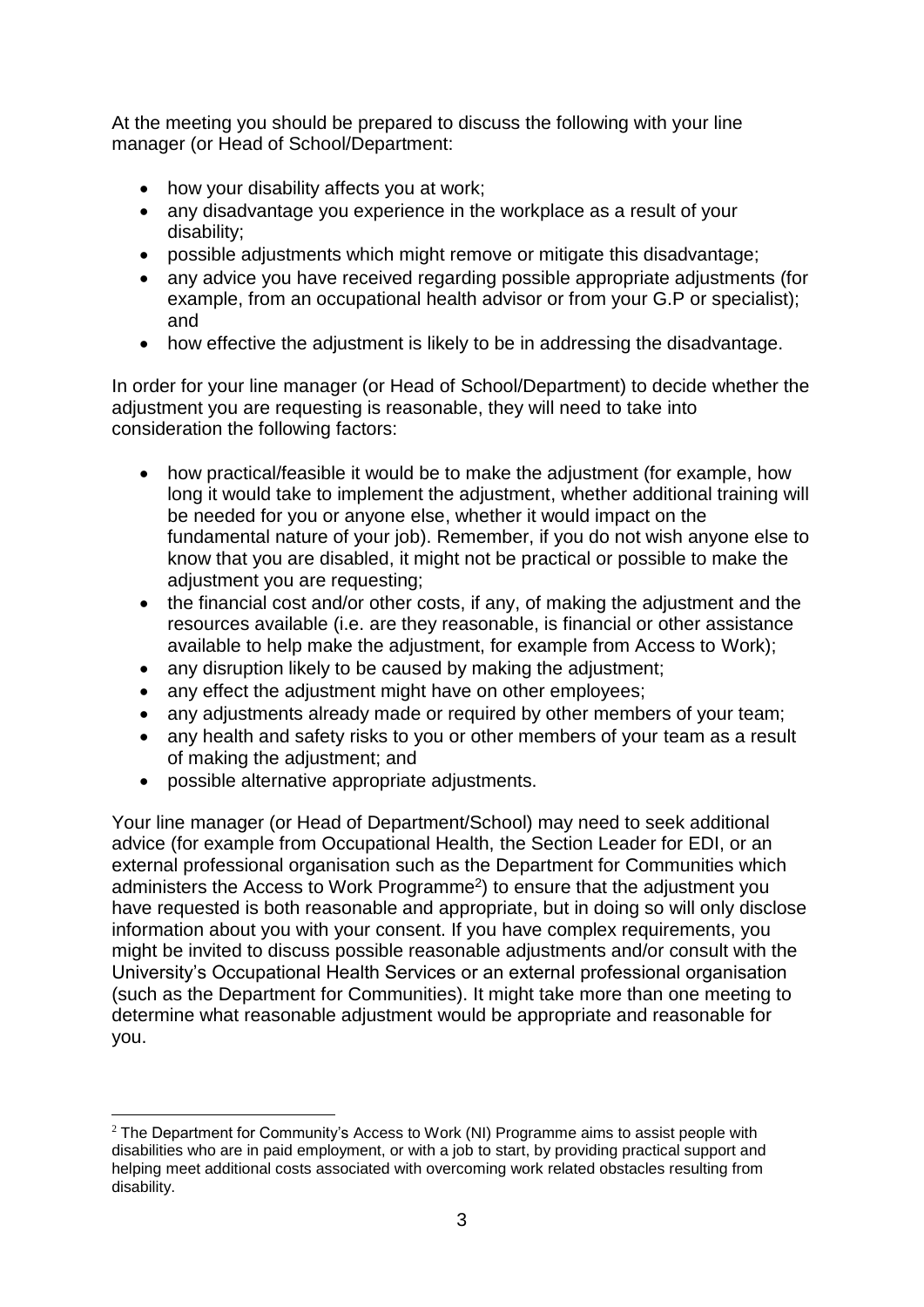If for any reason you are unable to agree an appropriate reasonable adjustment with your line manager, you may appeal to their line manager for assistance. As above you should meet with them in a confidential setting to discuss your requirements.

Both you and your line manager (or Head of Department/School) must agree the appropriate reasonable adjustment before it can be implemented, and you will need to review the agreed adjustments following implementation, as required. **The Tailored Adjustment Agreement** (Appendix B) will enable you do so. This should be completed with your line manager (or Head of Department/School) so that a formal record is made of any adjustments which you have agreed.

## **Step 2: Complete a Tailored Adjustment Agreement**

The 'Tailored Adjustment Agreement' is a record of reasonable adjustments agreed between you and your line manager (or Head of Department/School).

The purpose of the agreement is to:

- ensure that both you and your line manager (or Head of Department/School), have an accurate record of what has been agreed;
- minimise the need to re-negotiate reasonable adjustments every time you change jobs, are re-located or assigned a new manager; and
- provide you and your line manager (or Head of Department/School) with the basis for discussions about reasonable adjustments at future meetings.

This is a live document and it should be reviewed regularly (as required) by both you and your line manager (or Head of Department/School) and amended as appropriate. Remember, however, that expert advice from third parties, such as occupational health advisers, Access to Work or IT specialists may be needed before changes can be agreed and implemented.

New managers of employees with such 'Tailored Adjustment Agreements' should accept the adjustments outlined in the Agreement, in the context of the existing role, as reasonable and ensure that they continue to be implemented. The Agreement may need to be reviewed and amended at a later date but this should not happen until both parties have worked together for a reasonable period of time (for example, after two months).

Where an individual with such 'Tailored Adjustment Agreements' changes role, or the role or its context is substantially changed, the Agreement will need to be reviewed in the light of the changed role with the new line manager.

The Agreement allows you to:

- explain the impact of your disability on you at work;
- suggest adjustments that will make it easier for you to do your job;
- offer further information from your doctor, specialist or other expert;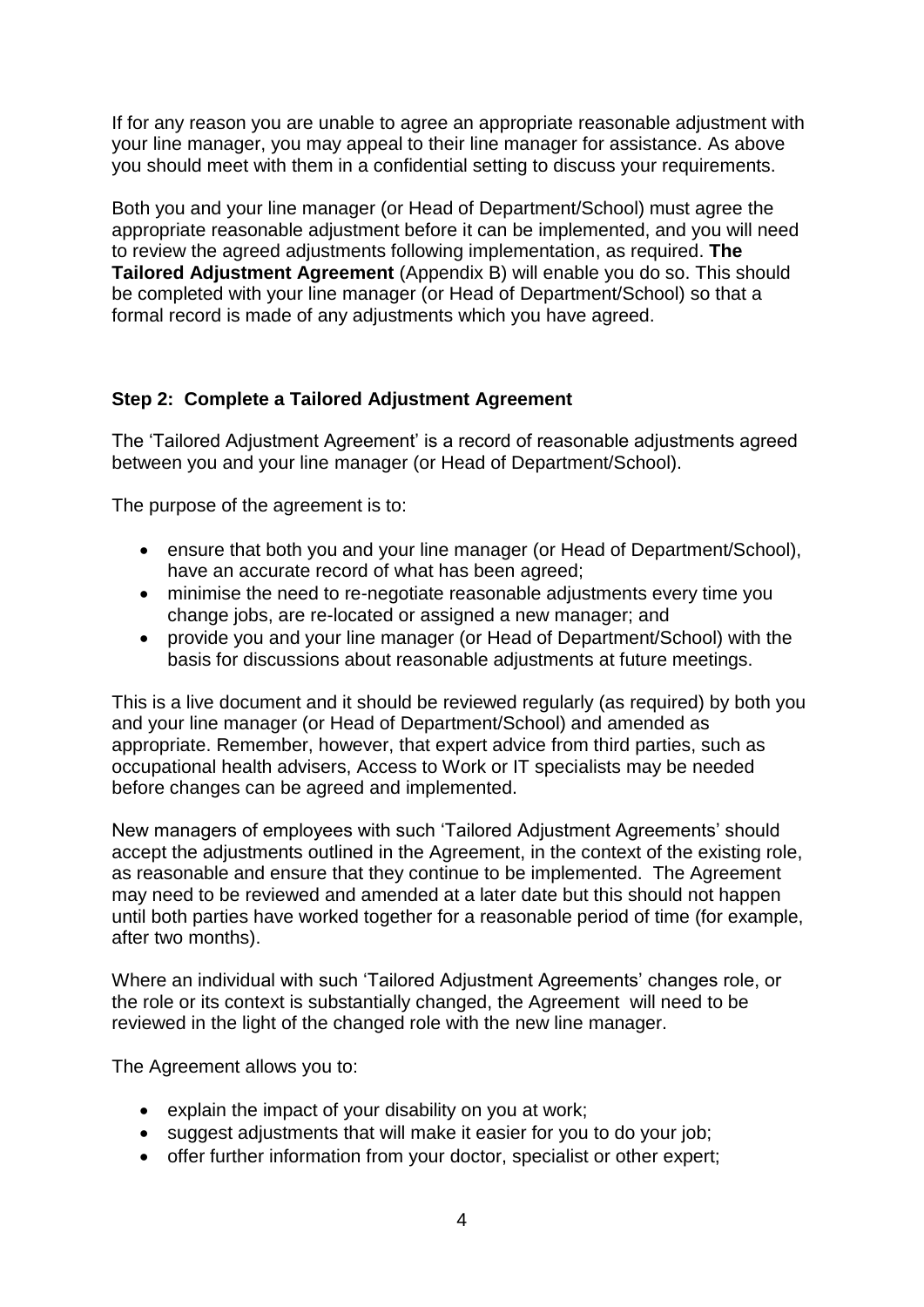- request an assessment by occupational health, Access to Work or another expert;
- review the effectiveness of the adjustments agreed; and
- explain any change in your circumstances.

The Agreement allows your line manager (or Head of Department/School) to:

- understand how your disability affects you at work;
- explain the needs of the University;
- explain the University's reasonable adjustment protocol;
- consider whether or not you need to be referred for an assessment by an occupational health or another adviser to help both parties understand what adjustments are needed;
- review the effectiveness of the adjustments already agreed; and
- explain any change in your circumstances.

The individual Tailored Adjustment Agreement is included at Appendix B. Once completed, both you and your line manager (or Head of Department/School) should keep a copy of the Agreement in a secure place (for example, a locked filing cabinet which only you have access to). The Agreement should be treated as confidential (i.e. sensitive personal data which has been provided in confidence) and disposed of safely (i.e. shredded or disposed of in the University's confidential waste) one year after you cease to be employed by the University, in line with the University's General Data Protection Regulation Policy. You do not need to forward copies of this Agreement to the Section Leader for EDI unless you wish to do so (in which case it will be treated as confidential information by the Section Leader for EDI).

## **Step 3: Register your reasonable adjustment**

By registering your reasonable adjustment with equality staff within the EDI Unit the University can ensure that you continue to receive appropriate support in the workplace. A **Reasonable Adjustment Register** questionnaire is available at:

surveymonkey.co.uk/r/RegisterRA2019

Hard copies of the questionnaire are also available from the Section Leader for EDI.

The questionnaire should only take a few minutes to complete. All information provided will remain confidential, and will not be passed on/shared without your consent. The data gathered will be used to monitor the provision of reasonable adjustments at the University, and may be used to inform policy development

### **Queries**

If you would like to speak to someone about a disability or long-term health condition, or think that you might need a reasonable adjustment, or if you have any questions about this protocol please contact Angela Getty (Ext: 68869; Email: ak.getty@ulster.ac.uk).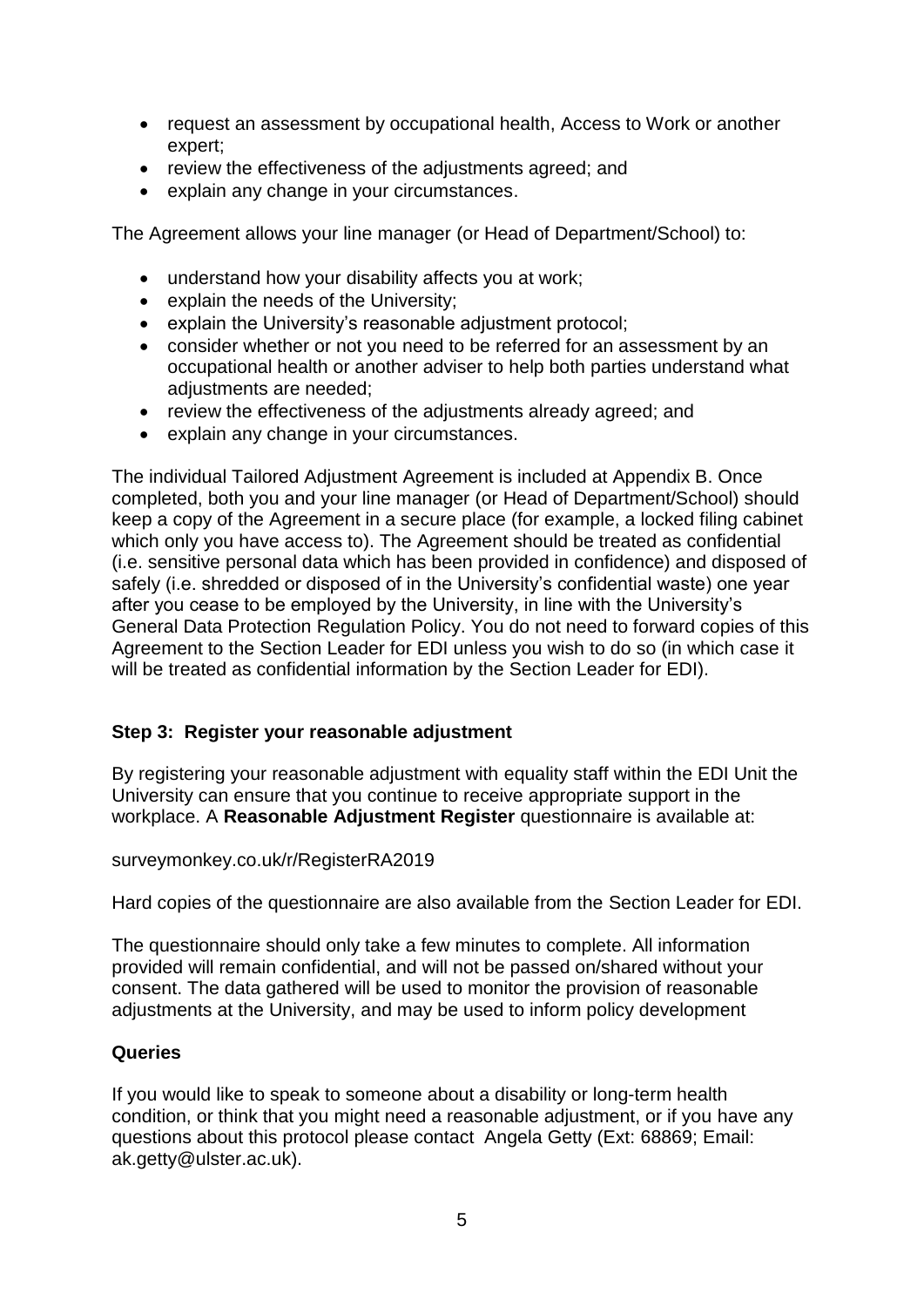

# Staff Disability Disclosure Form

| Name:                                                                                                                                                                                                                                                                                                                                         |                                                                       |  |
|-----------------------------------------------------------------------------------------------------------------------------------------------------------------------------------------------------------------------------------------------------------------------------------------------------------------------------------------------|-----------------------------------------------------------------------|--|
| <b>Staff Number:</b>                                                                                                                                                                                                                                                                                                                          | <b>Contact details:</b>                                               |  |
|                                                                                                                                                                                                                                                                                                                                               |                                                                       |  |
| I give my consent for the information I have provided regarding my<br>disability disclosure to be passed on to the Section Leader for Equality,<br>Diversity and Inclusion so that my Equal Opportunities Record can be<br>amended, and if necessary, appropriate reasonable adjustments can<br>be discussed and agreed with my line manager. |                                                                       |  |
| Full name:                                                                                                                                                                                                                                                                                                                                    |                                                                       |  |
| Signature:                                                                                                                                                                                                                                                                                                                                    |                                                                       |  |
| Signed<br>(Line Manager/HOD):                                                                                                                                                                                                                                                                                                                 |                                                                       |  |
| Date:                                                                                                                                                                                                                                                                                                                                         |                                                                       |  |
| Equality, Diversity and Inclusion, Room 2H15A, Jordanstown.                                                                                                                                                                                                                                                                                   | To staff: Please ensure this form is passed to the Section Leader for |  |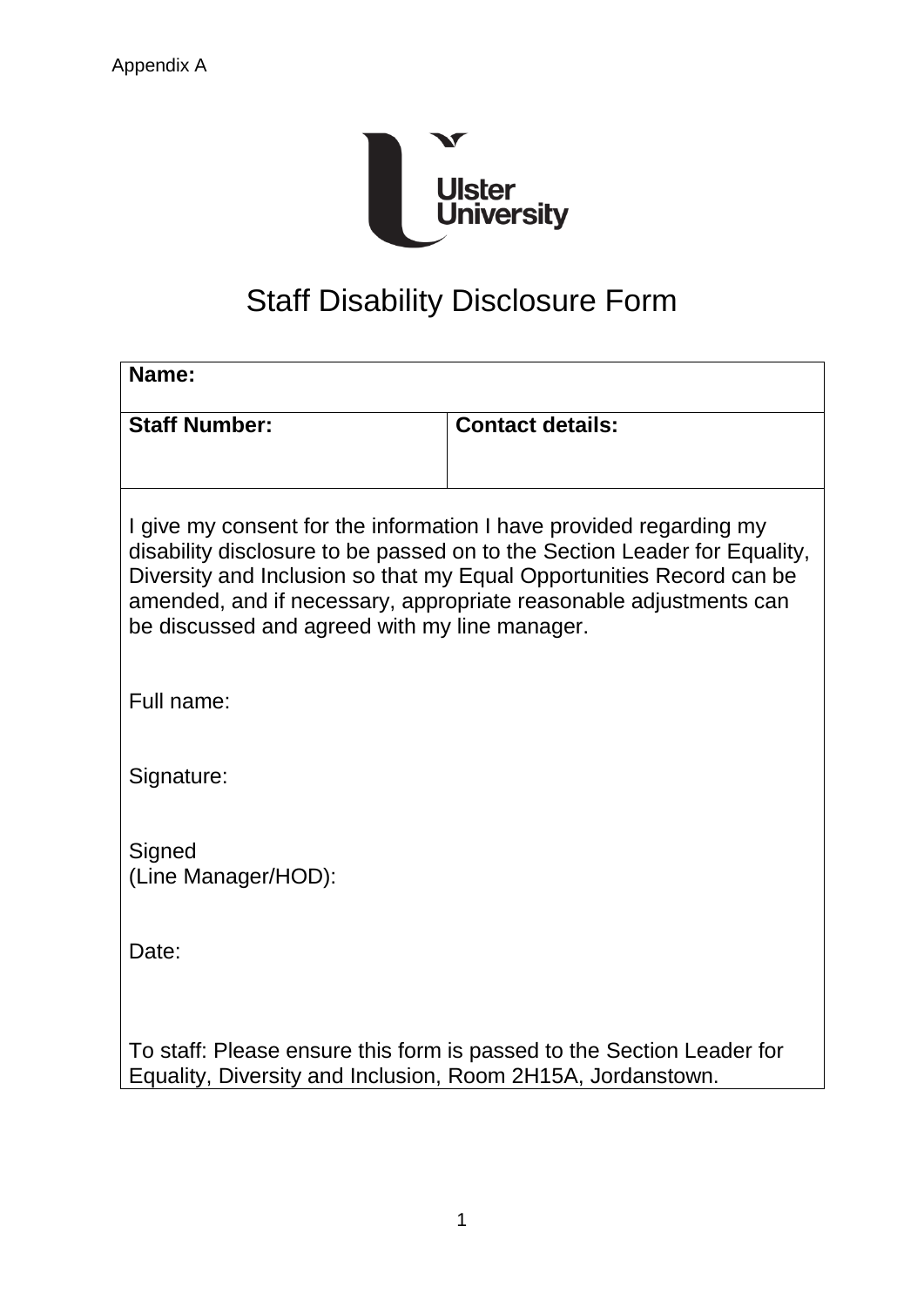

# Tailored Adjustment Agreement

This is a record of the reasonable adjustments agreed between [*insert employee's name*] and [*insert line manager or Head of Department/School name*].

This Agreement may be reviewed and amended as necessary with the agreement of both parties:

- At any one-to-one meeting;
- At a return to work meeting following a period of sickness absence;
- Before a change of job or duties or introduction of new technology or ways of working; and/or
- Before or after any change in circumstances for either party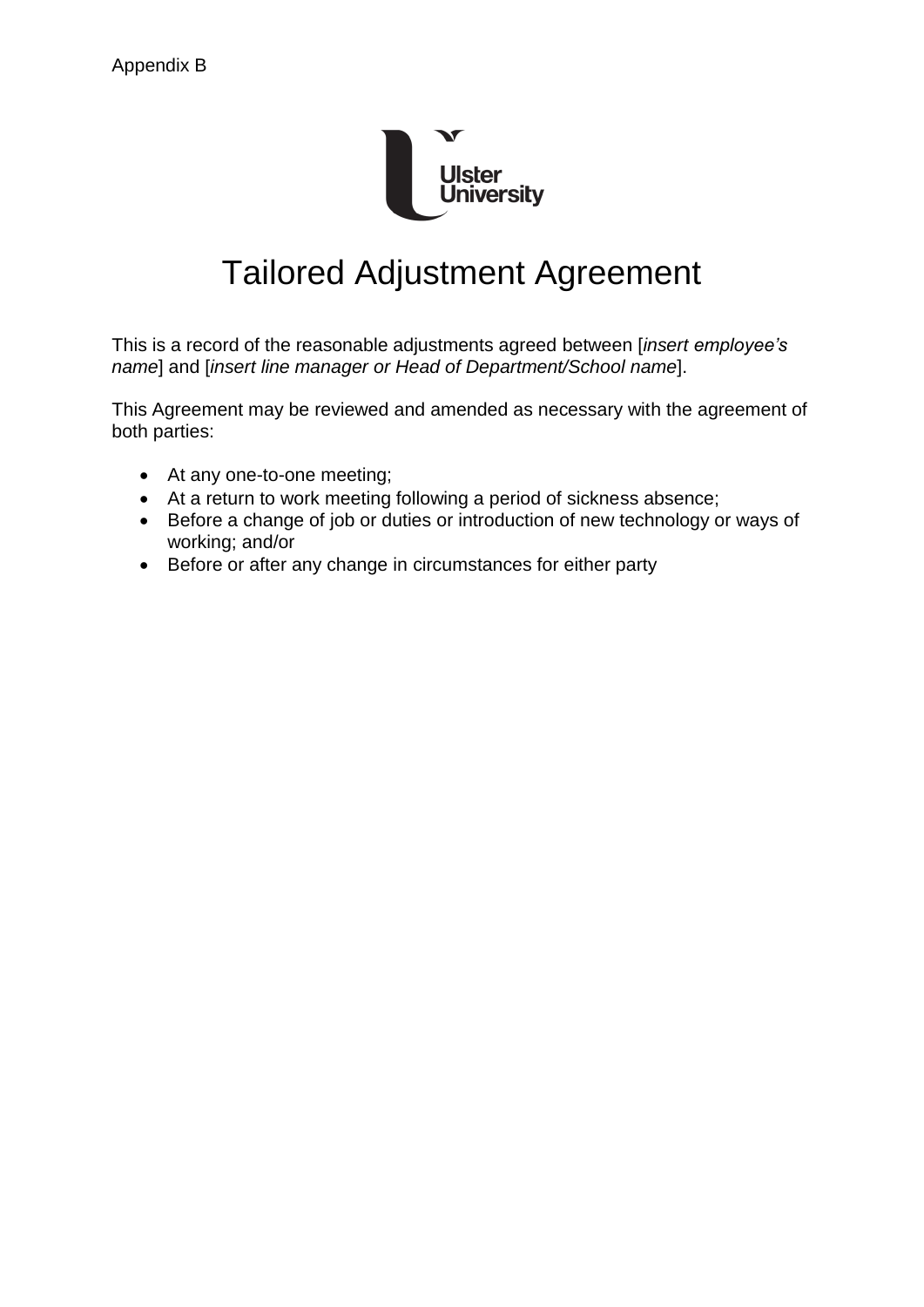# **My disability in the workplace**

| My disability has the following impact on me at work                         |                                                  |                   |  |
|------------------------------------------------------------------------------|--------------------------------------------------|-------------------|--|
|                                                                              |                                                  |                   |  |
| I need the following agreed reasonable<br>adjustments (refer to Occupational | Date budget holder <sup>3</sup><br>contacted (if | Date implemented: |  |
| Health Report or Access to Work<br>agreement, if relevant)                   | relevant)                                        |                   |  |
|                                                                              |                                                  |                   |  |

I will let you know if there are changes to my condition which have an effect on my work and/or if the agreed adjustments are not working. We will then meet privately to discuss any further reasonable adjustments or changes that should be made.

<sup>1</sup> <sup>3</sup> Note: It is possible that the line manager may not be the budget holder. It is only necessary to inform the budget holder if there are costs associated with making the reasonable adjustment. In this case contact should be made with the budget holder as early in the process as possible.